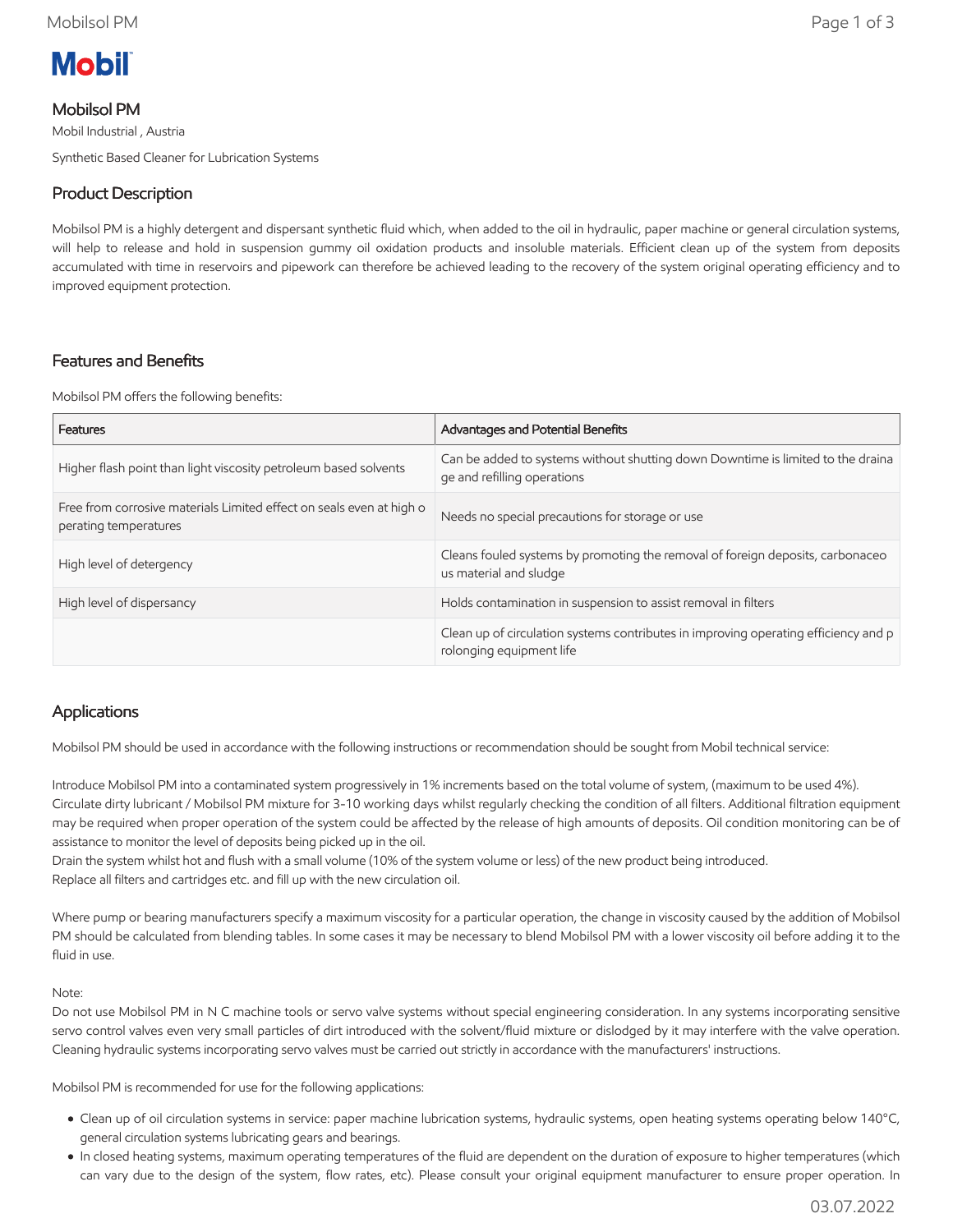### Mobilsol PM Page 2 of 3

addition, the following conditions are recommended: 1) Maintain turbulent flow through the heater with Reynolds number greater than 10,000; 2) take steps (as directed by heater OEM) to avoid localised areas of high heat flux, which can lead to locally high skin temperatures in the heater causing thermal degradation of the fluid; 3) nitrogen blanketing to minimise exposure of the fluid to oxygen and formation of oxidised components.

Clean up by brush or dip of machine parts, gears, bearings

## Typical Properties

| <b>Mobilsol PM</b>                     |       |
|----------------------------------------|-------|
| Colour, visual                         | Brown |
| Viscosity @ 40°C, ASTM D 445           | 383   |
| Viscosity @ 100°C, ASTM D 445          | 21    |
| Viscosity Index, ASTM D 2270           | 56    |
| Flash Point COC, °C, ASTM D 92         | 208   |
| Total Base Number, mg KOH/g, ASTM 2896 | 9.8   |
| Density at 15°C, ASTM D 4052           | 0.885 |

### Health and Safety

Based on available information, this product is not expected to produce adverse effects on health when used for the intended application and the recommendations provided in the Material Safety Data Sheet (MSDS) are followed. MSDS's are available upon request through your sales contact office, or via the Internet. This product should not be used for purposes other than its intended use. If disposing of used product, take care to protect the environment.

The Mobil logotype, the Pegasus design and Mobilsol are trademarks of Exxon Mobil Corporation, or one of its subsidiaries.

05-2020

ExxonMobil Lubricants & Specialties Europe, division of ExxonMobil Petroleum & Chemicals BVBA.

This information relates only to products supplied in Europe (including Turkey) and the Former Soviet Union.

EXXONMOBIL LUBRICANTS & SPECIALTIES EUROPE, A DIVISION OF EXXONMOBIL PETROLEUM & CHEMICAL, BVBA (EMPC)

POLDERDIJKWEG

B-2030 Antwerpen

Belgium

Typical Properties are typical of those obtained with normal production tolerance and do not constitute a specification. Variations that do not affect product performance are to be expected during normal manufacture and at different blending locations. The information contained herein is subject to change without notice. All products may not be available locally. For more information, contact your local ExxonMobil contact or visit [www.exxonmobil.com](http://www.exxonmobil.com/)

ExxonMobil is comprised of numerous affiliates and subsidiaries, many with names that include Esso, Mobil, or ExxonMobil. Nothing in this document is intended to override or supersede the corporate separateness of local entities. Responsibility for local action and accountability remains with the local ExxonMobil-affiliate entities.

Energy lives here™